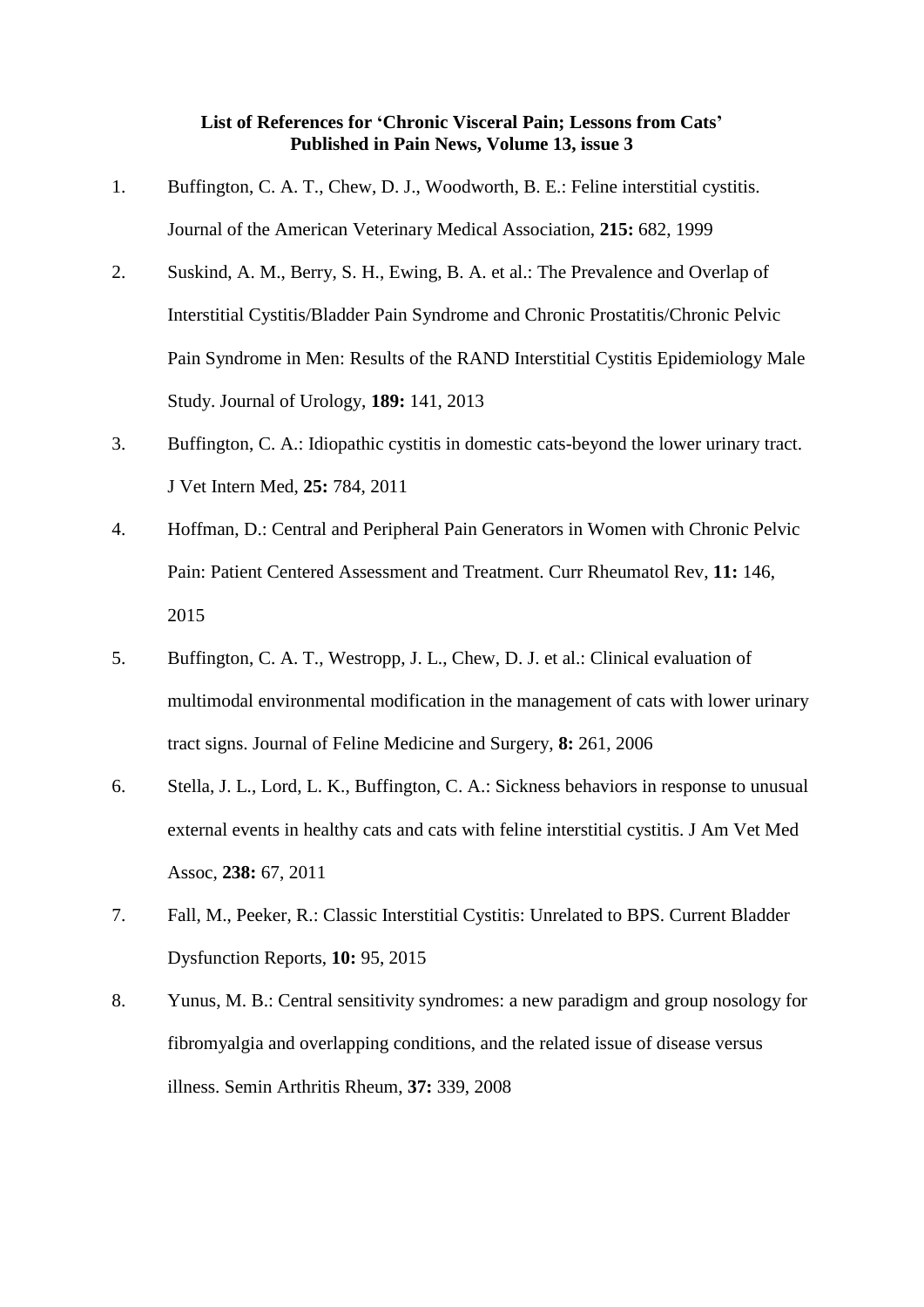- 9. Buffington, C. A. T.: From animal data to human practice. In: Abdominal and Pelvic Pain: from Definition to Best Practice. Edited by B. Messelink, A. Baranowski, J. Hughes. Washington, DC: IASP Press, pp. 23-35, 2014
- 10. Westropp, J. L., Buffington, C. A. T.: In Vivo Models of Interstitial Cystitis. The Journal of Urology, **167:** 694, 2002
- 11. Feinstein, A. R.: The Blame-X syndrome: Problems and lessons in nosology, spectrum, and etiology. Journal of Clinical Epidemiology, **54:** 433, 2001
- 12. Mayer, E. A., Tillisch, K.: The brain-gut axis in abdominal pain syndromes. Annu Rev Med, **62:** 381, 2011
- 13. Warren, J. W., van de Merwe, J. P., Nickel, J. C.: Syndromes Associated with Bladder Pain Syndrome as Clues to its Pathogenesis. In: Bladder Pain Syndrome A Guide for Clinicians. Edited by J. nordling, J. P. van de Merwe, M. Cervigni et al. New York: Springer, pp. 103-114, 2013
- 14. Kartha, G. K., Kerr, H., Shoskes, D. A.: Clinical phenotyping of urologic pain patients. Curr Opin Urol, **23:** 560, 2013
- 15. Schur, E. A., Afari, N., Furberg, H. et al.: Feeling bad in more ways than one: comorbidity patterns of medically unexplained and psychiatric conditions. J Gen Intern Med, **22:** 818, 2007
- 16. Ablin, K., Clauw, D. J.: From Fibrositis to Functional Somatic Syndromes to a Bell-Shaped Curve of Pain and Sensory Sensitivity: Evolution of a Clinical Construct. Rheumatic Disease Clinics of North America, **35:** 233, 2009
- 17. Buffington, C. A.: Developmental influences on medically unexplained symptoms. Psychother Psychosom, **78:** 139, 2009
- 18. Anda, R. F., Felitti, V. J., Bremner, J. D. et al.: The enduring effects of abuse and related adverse experiences in childhood - A convergence of evidence from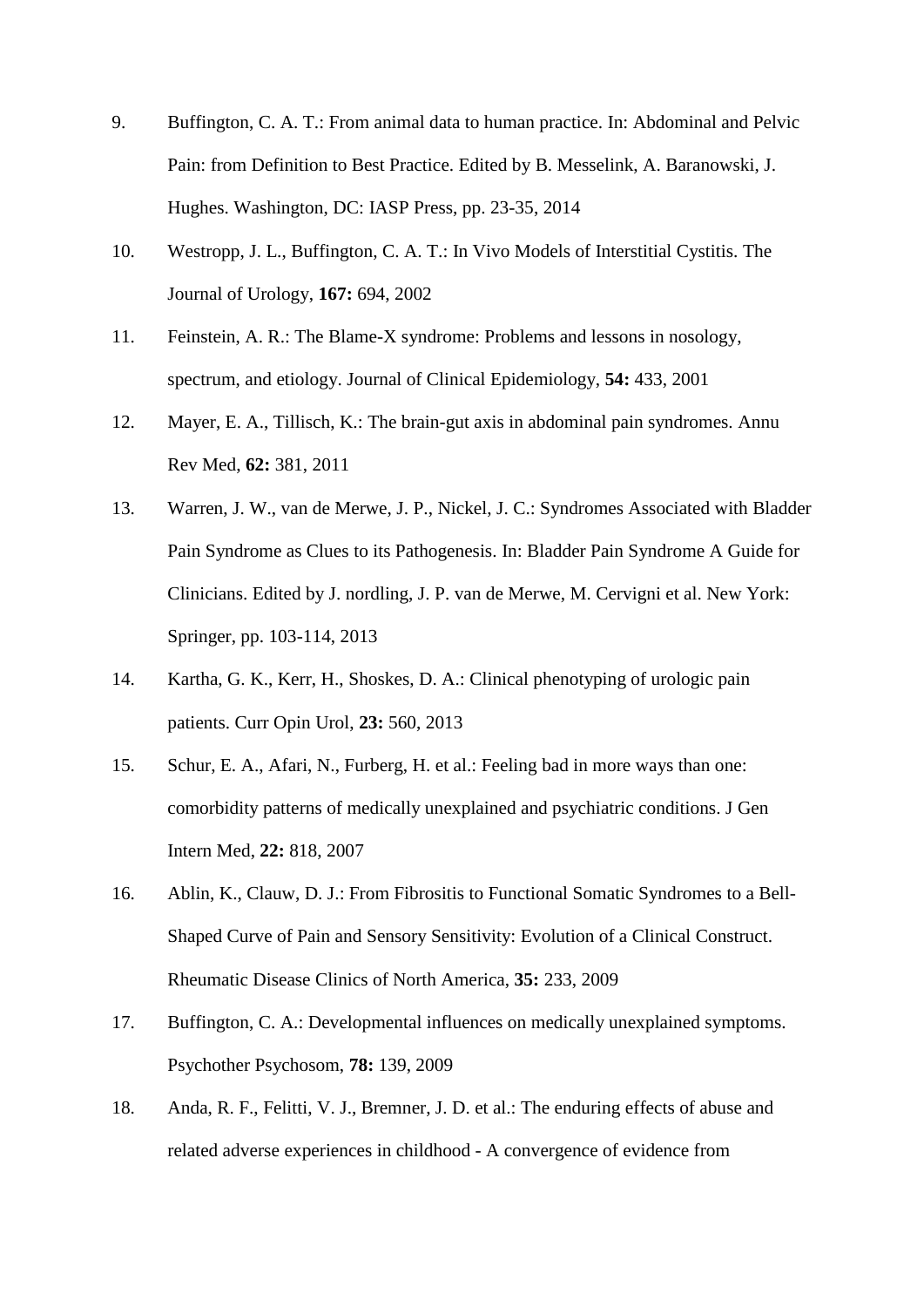neurobiology and epidemiology. European Archives of Psychiatry and Clinical Neuroscience, **256:** 174, 2006

- 19. Chaloner, A., Greenwood-Van Meerveld, B.: Early life adversity as a risk factor for visceral pain in later life: importance of sex differences. Front Neurosci, **7:** 13, 2013
- 20. Gonzalez, A., Boyle, M. H., Kyu, H. H. et al.: Childhood and family influences on depression, chronic physical conditions, and their comorbidity: findings from the Ontario Child Health Study. J Psychiatr Res, **46:** 1475, 2012
- 21. Jones, G. T., Power, C., Macfarlane, G. J.: Adverse events in childhood and chronic widespread pain in adult life: Results from the 1958 British Birth Cohort Study. Pain, **143:** 92, 2009
- 22. Nickel, J. C., Tripp, D. A., Pontari, M. et al.: Childhood sexual trauma in women with interstitial cystitis/bladder pain syndrome: a case control study. Can Urol Assoc J, **5:** 410, 2011
- 23. Plante, A. F., Kamm, M. A.: Life events in patients with vulvodynia. BJOG, **115:** 509, 2008
- 24. Li, Q., Winston, J. H., Sarna, S. K.: Developmental origins of colon smooth muscle dysfunction in IBS-like rats. Am J Physiol Gastrointest Liver Physiol, **305:** G503, 2013
- 25. Winston, J. H., Sarna, S. K.: Developmental origins of functional dyspepsia-like gastric hypersensitivity in rats. Gastroenterology, **144:** 570, 2013
- 26. Nishi, M., Horii-Hayashi, N., Sasagawa, T.: Effects of early life adverse experiences on the brain: implications from maternal separation models in rodents. Front Neurosci, **8:** 166, 2014
- 27. Molet, J., Maras, P. M., Avishai-Eliner, S. et al.: Naturalistic rodent models of chronic early-life stress. Developmental Psychobiology, **56:** 1675, 2014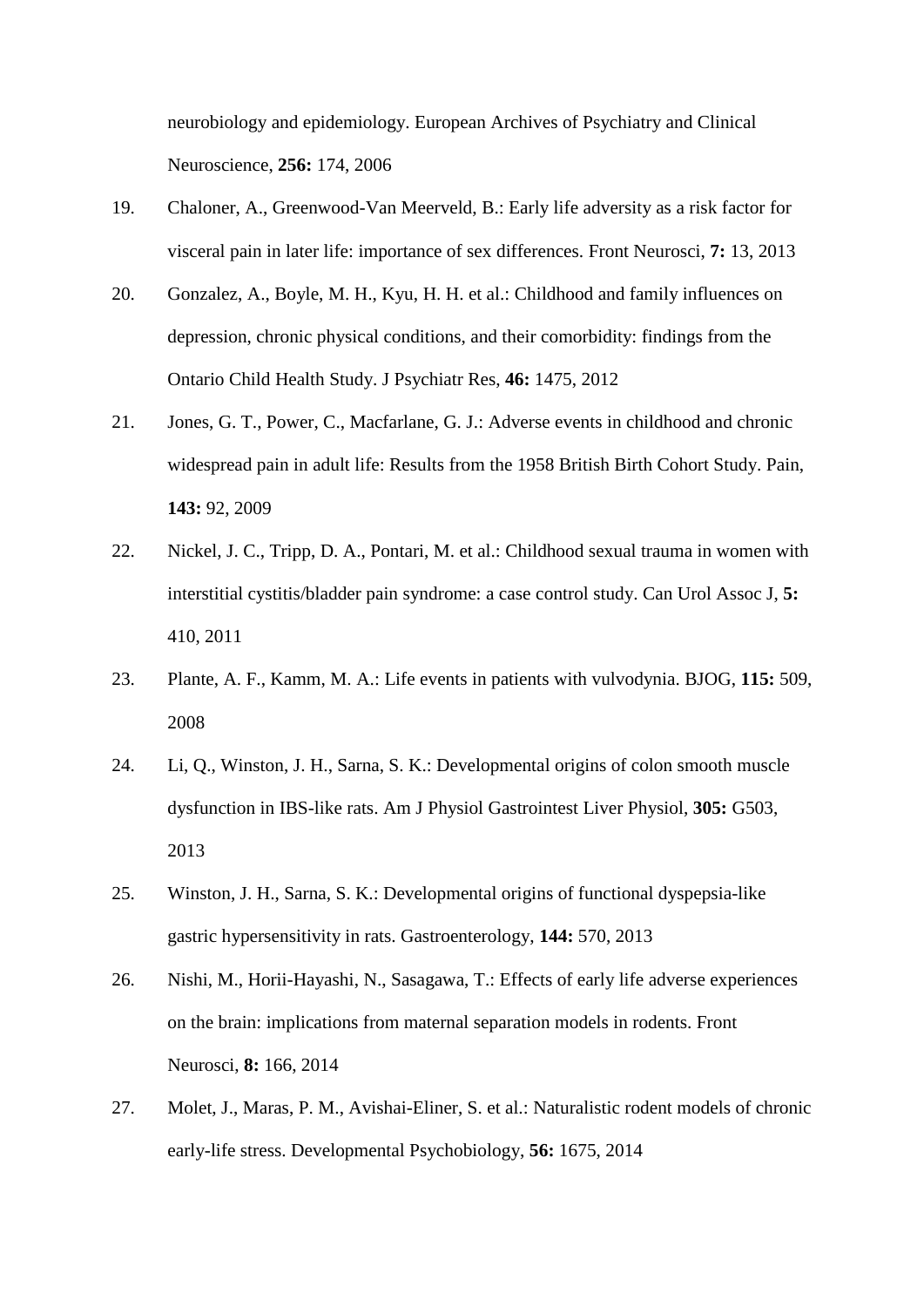- 28. Al-Chaer, E. D., Kawasaki, M., Pasricha, P. J.: A new model of chronic visceral hypersensitivity in adult rats induced by colon irritation during postnatal development. Gastroenterology, **119:** 1276, 2000
- 29. DeBerry, J., Ness, T. J., Robbins, M. T. et al.: Inflammation-induced enhancement of the visceromotor reflex to urinary bladder distention: modulation by endogenous opioids and the effects of early-in-life experience with bladder inflammation. J Pain, **8:** 914, 2007
- 30. Bale, T. L., Baram, T. Z., Brown, A. S. et al.: Early Life Programming and Neurodevelopmental Disorders. Biol.Psychiatry, **68:** 314, 2010
- 31. O'Mahony, S. M., Hyland, N. P., Dinan, T. G. et al.: Maternal separation as a model of brain-gut axis dysfunction. Psychopharmacology, **214:** 71, 2011
- 32. Moloney, R. D., O'Mahony, S. M., Dinan, T. G. et al.: Stress-induced visceral pain: toward animal models of irritable-bowel syndrome and associated comorbidities. Front Psychiatry, **6:** 15, 2015
- 33. Kinkead, R., Gulemetova, R.: Neonatal maternal separation and neuroendocrine programming of the respiratory control system in rats. Biological Psychology, **84:** 26, 2010
- 34. Martisova, E., Aisa, B., Guerenu, G. et al.: Effects of early maternal separation on biobehavioral and neuropathological markers of Alzheimer's disease in adult male rats. Curr Alzheimer Res, **10:** 420, 2013
- 35. Buffington, C. A., Chew, D., DiBartola, S.: Lower urinary tract disease in cats-is diet still a cause? Journal of the American Veterinary Medical Association, **205:** 1524, 1994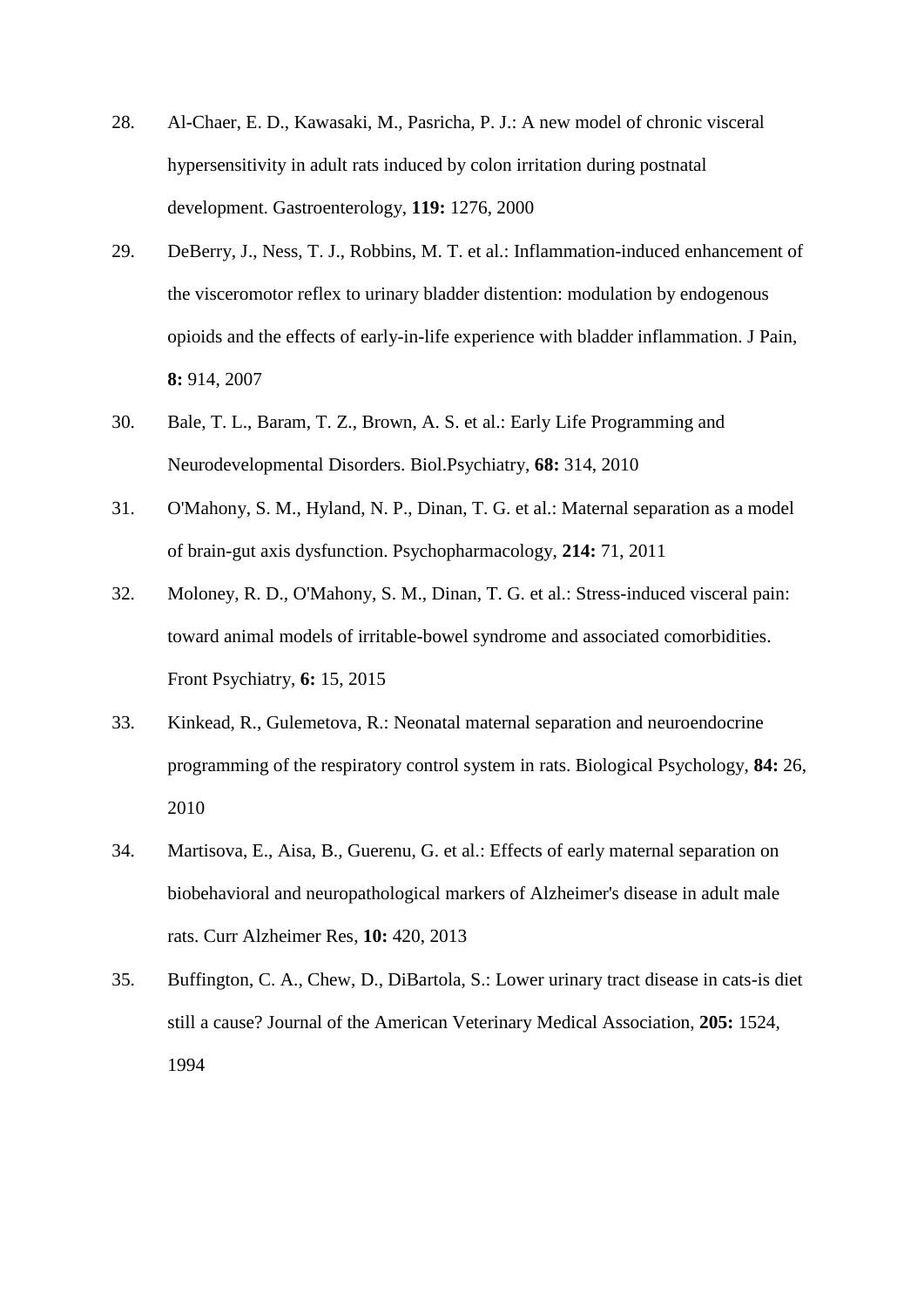- 36. Gillenwater, J. Y., Wein, A. J.: Summary of the National Institute of Arthritis, Diabetes, Digestive and Kidney Diseases Workshop on Interstitial Cystitis, National Institutes of Health, Bethesda, Maryland, August 28-29, 1987. J Urol, **140:** 203, 1988
- 37. Wood, J. D., Peck, O. C., Tefend, K. S. et al.: Evidence that colitis is initiated by environmental stress and sustained by fecal factors in the cotton-top tamarin (Saguinus oedipus). Digestive Diseases and Sciences, **45:** 385, 2000
- 38. Grummer, R.: Animal models in endometriosis research. Human Reproduction Update, **12:** 641, 2006
- 39. Klausner, J., Lund, E. M.: State of Pet Health 2014. Portland, OR, 2014
- 40. VPI: Top 10 Reasons Pets Visit Vets, vol. 2015, 2013
- 41. Buffington, C. A. T., Westropp, J. L., Chew, D. J.: From FUS to Pandora Syndrome; where are we, how did we get here, and where to now? Journal of Feline Medicine and Surgery, **16:** 385, 2014
- 42. Buffington, C. A. T.: Comorbidity of interstitial cystitis with other unexplained clinical conditions. Journal of Urology, **172:** 1242, 2004
- 43. van de Merwe, J. P., Nordling, J., Bouchelouche, P. et al.: Diagnostic criteria, classification, and nomenclature for painful bladder syndrome/interstitial cystitis: an ESSIC proposal. Eur Urol, **53:** 60, 2008
- 44. Buffington, C. A. T., Chew, D. J., Woodworth, B. E.: Animal model of human disease - feline interstitial cystitis. Comp Path Bull, **29:** 3, 1997
- 45. Rubio-Diaz, D. E., Pozza, M. E., Dimitrakov, J. et al.: A candidate serum biomarker for bladder pain syndrome/interstitial cystitis. Analyst, **134:** 1133, 2009
- 46. Suskind, A. M., Berry, S. H., Suttorp, M. J. et al.: Health-related quality of life in patients with interstitial cystitis/bladder pain syndrome and frequently associated comorbidities. Quality of Life Research, **22:** 1537, 2013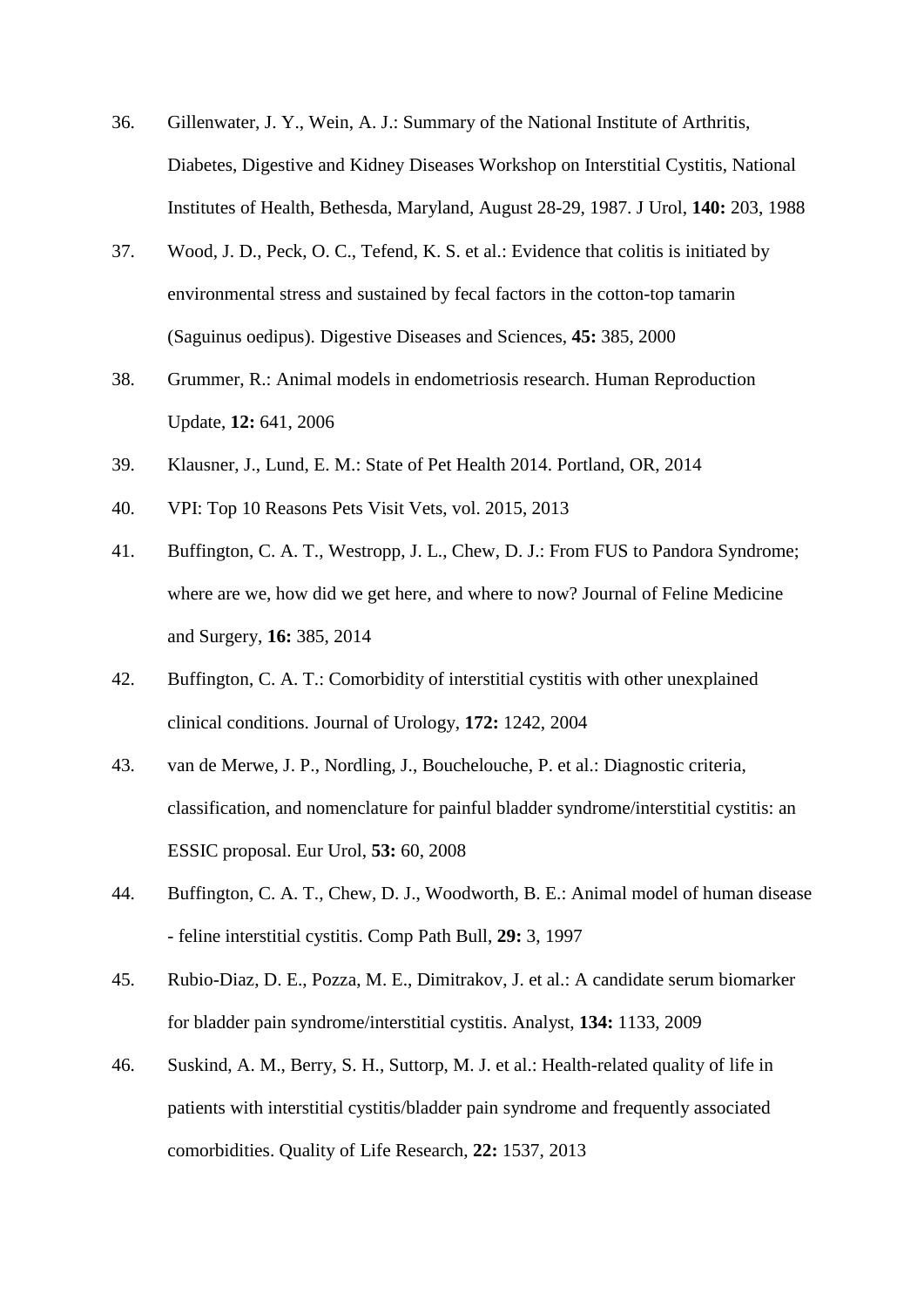- 47. Warren, J. W., Howard, F. M., Cross, R. K. et al.: Antecedent nonbladder syndromes in case-control study of interstitial cystitis/painful bladder syndrome. Urology, **73:** 52, 2009
- 48. Wu, E. Q., Birnbaum, H., Kang, Y. J. et al.: A retrospective claims database analysis to assess patterns of interstitial cystitis diagnosis. Curr Med Res Opin, **22:** 495, 2006
- 49. Buffington, C. A. T.: Unpublished observations.
- 50. Chelimsky, G., Heller, E., Buffington, C. A. et al.: Co-morbidities of interstitial cystitis. Front Neurosci, **6:** 1, 2012
- 51. Dimitrakov, J. D.: A case of familial clustering of interstitial cystitis and chronic pelvic pain syndrome. Urology, **58:** 281vi, 2001
- 52. Weissman, M. M., Gross, R., Fyer, A. et al.: Interstitial Cystitis and Panic Disorder: A Potential Genetic Syndrome. Archives of General Psychiatry, **I61:** 273, 2004
- 53. Westropp, J., Welk, K., Buffington, T.: Adrenal abnormalities in cats with feline interstitial cystitis. Journal of Urology, **169:** 258, 2003
- 54. Jones, C. A., Nyberg, L.: Epidemiology of interstitial cystitis. Urology, **49:** 2, 1997
- 55. Clemens, J. Q., Meenan, R. T., Rosetti, M. C. et al.: Prevalence and incidence of interstitial cystitis in a managed care population. Journal of Urology, **173:** 98, 2005
- 56. Miller, J. L., Rothman, I., Bavendam, T. G. et al.: Prostatodynia and interstitial cystitis: one and the same? Urology, **45:** 587, 1994
- 57. Dimitrakov, J., Joffe, H. V., Soldin, S. J. et al.: Adrenocortical hormone abnormalities in men with chronic prostatitis/chronic pelvic pain syndrome. Urology, **71:** 261, 2008
- 58. Twiss, C., Kilpatrick, L., Craske, M. et al.: Increased startle responses in interstitial cystitis: evidence for central hyperresponsiveness to visceral related threat. The Journal of Urology, **181:** 2127, 2009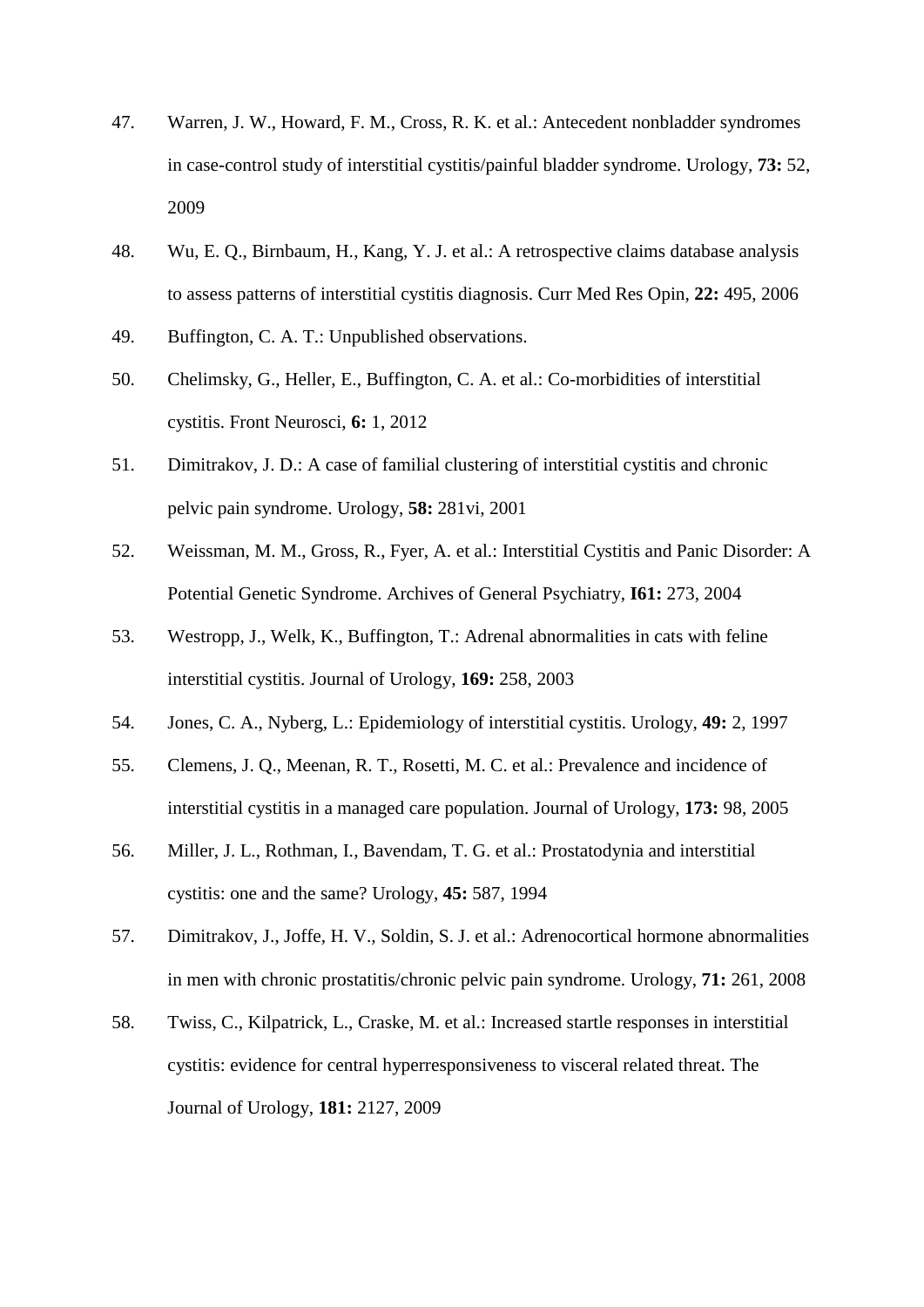- 59. Baranowski, A. P., Abrams, P., Berger, R. E. et al.: Urogenital pain--time to accept a new approach to phenotyping and, as a consequence, management. Eur Urol, **53:** 33, 2008
- 60. Nickel, J. C., Tripp, D. A., Pontari, M. et al.: Psychosocial phenotyping in women with interstitial cystitis/painful bladder syndrome: a case control study. The Journal of Urology, **183:** 167, 2010
- 61. Nickel, J. C., Shoskes, D., Irvine-Bird, K.: Clinical phenotyping of women with interstitial cystitis/painful bladder syndrome: a key to classification and potentially improved management. The Journal of Urology, **182:** 155, 2009
- 62. Fan, Y. H., Lin, A. T., Lu, S. H. et al.: Non-bladder conditions in female Taiwanese patients with interstitial cystitis/hypersensitive bladder syndrome. Int J Urol, **21:** 805, 2014
- 63. Krieger, J. N., Stephens, A. J., Landis, J. R. et al.: Relationship between Chronic Nonurological Associated Somatic Syndromes and Symptom Severity in Urological Chronic Pelvic Pain Syndromes: Baseline Evaluation of the MAPP Study. J Urol, **193:** 1254, 2015
- 64. Borsook, D., Hargreaves, R., Bountra, C. et al.: Lost but making progress-Where will new analgesic drugs come from? Science Translational Medicine, **6**, 2014
- 65. Tappe-Theodor, A., Kuner, R.: Studying ongoing and spontaneous pain in rodents- challenges and opportunities. Eur J Neurosci, **39:** 1881, 2014
- 66. Vachon, P., Millecamps, M., Low, L. et al.: Alleviation of chronic neuropathic pain by environmental enrichment in mice well after the establishment of chronic pain. Behav Brain Funct, **9:** 22, 2013
- 67. Herron, M. E., Buffington, C. A.: Environmental enrichment for indoor cats: implementing enrichment. Compend Contin Educ Vet, **34:** E1, 2012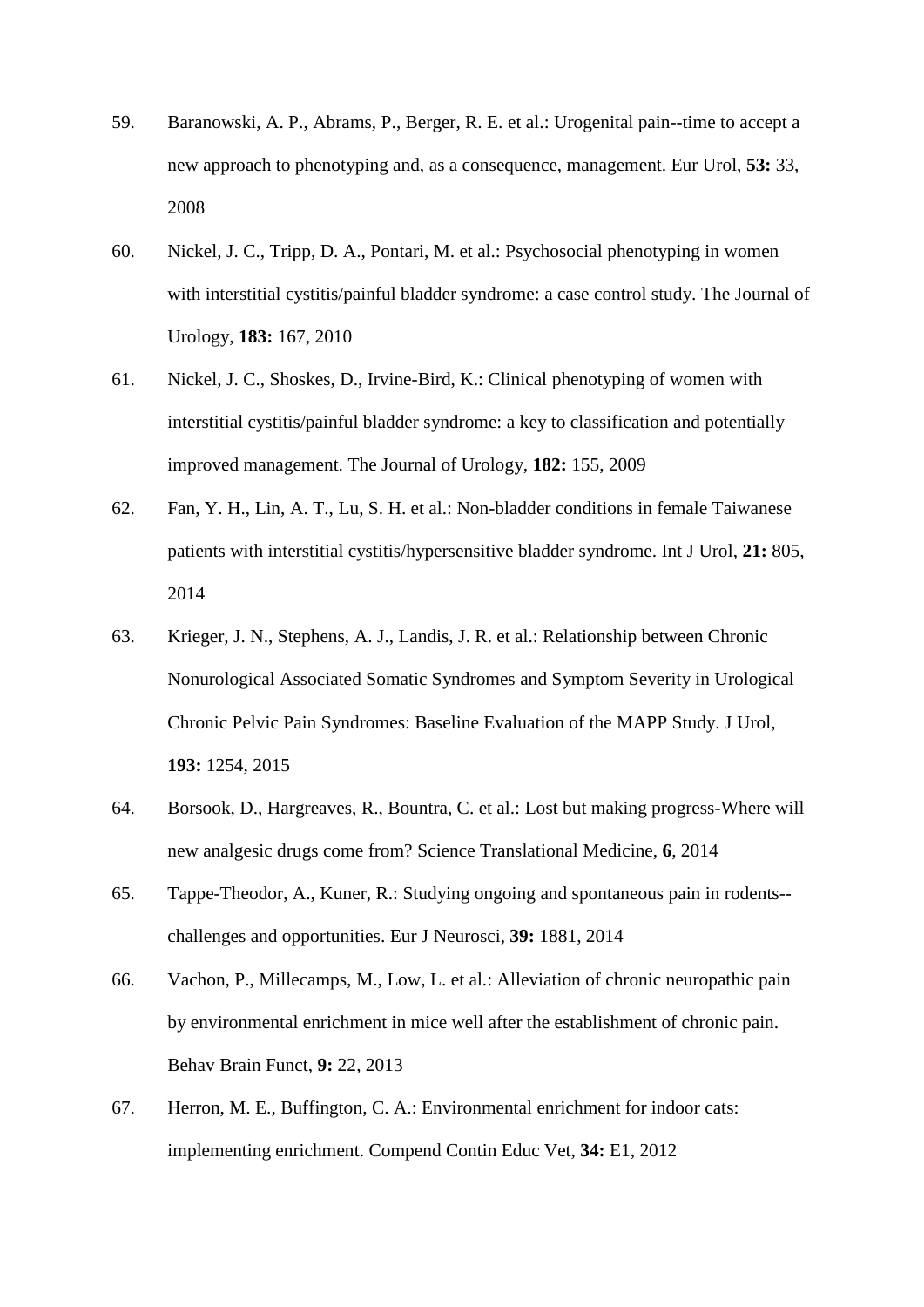- 68. Herron, M. E., Buffington, C. A. T.: Environmental enrichment for indoor cats. Compend Contin Educ Pract Vet, **32:** E1, 2010
- 69. Westropp, J. L., Kass, P. H., Buffington, C. A.: Evaluation of the effects of stress in cats with idiopathic cystitis. Am J Vet Res, **67:** 731, 2006
- 70. Westropp, J. L., Kass, P. H., Buffington, C. A.: In vivo evaluation of alpha(2) adrenoceptors in cats with idiopathic cystitis. Am J Vet Res, **68:** 203, 2007
- 71. Hague, D. W., Stella, J. L., Buffington, C. A.: Effects of interstitial cystitis on the acoustic startle reflex in cats. Am J Vet Res, **74:** 144, 2013
- 72. Shattuck, E. C., Muehlenbein, M. P.: Human sickness behavior: Ultimate and proximate explanations. Am J Phys Anthropol, **157:** 1, 2015
- 73. Bushnell, M. C., Case, L. K., Ceko, M. et al.: Effect of environment on the long-term consequences of chronic pain. Pain, **156:** S42, 2015
- 74. Yunus, M. B.: Editorial Review: An Update on Central Sensitivity Syndromes and the Issues of Nosology and Psychobiology. Curr Rheumatol Rev, **11:** 70, 2015
- 75. Masi, A. T., Vincent, A.: A Historical and Clinical Perspective Endorsing Personcentered Management of Fibromyalgia Syndrome. Curr Rheumatol Rev, **11:** 86, 2015
- 76. Berwick, D. M.: What 'patient-centered' should mean: confessions of an extremist. Health Aff (Millwood), **28:** w555, 2009
- 77. Lorig, K.: Patient-Centered Care: Depends on the Point of View. Health Educ Behav, 2012
- 78. Organizations, I. A. o. P.: Patient-centred healthcare, 2015
- 79. Ellis, S. L., Rodan, I., Carney, H. C. et al.: AAFP and ISFM feline environmental needs guidelines. J Feline Med Surg, **15:** 219, 2013